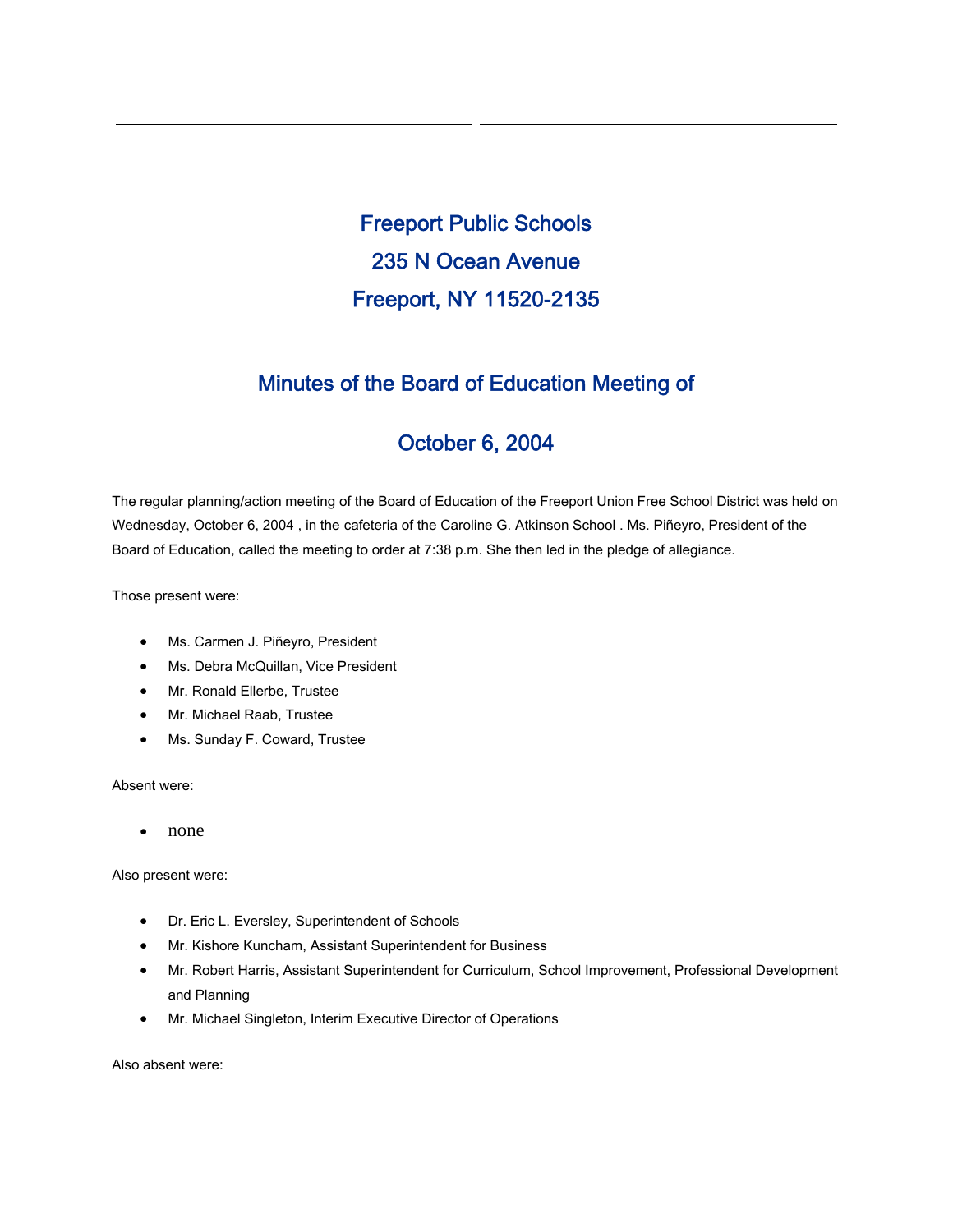• Dr. Mary Bediako, Assistant Superintendent for Personnel & Clerk of the Board

The number of people in the audience at the opening of the meeting was 30.

In the absence of Dr. Bediako, Mr. Raab made a motion to appoint Mr. Michael Singleton, Interim Executive Director of Operations as Clerk Pro Tem. The motion was seconded by Ms. McQuillan and the motion passed. The vote was: Coward, Ellerbe, McQuillan, Piñeyro and Raab.

## Superintendent's Report

Dr. Eversley, Superintendent of Schools, introduced Mr. Kishore Kuncham, Assistant Superintendent for Business. Mr. Kuncham spoke about the need for new uniforms for our Security Staff. He then introduced Mr. William Schmitz, Security Director for Freeport Schools. Mr. Schmitz also spoke about the uniforms and he had members of our Security Staff wearing the new uniform and the old uniform.

Dr. Eversley then asked Mr. Kuncham to give an overview of the 2003-2004 District Financial Audit. Mr. Kuncham said that all opinions were positive in the report. He then called upon Mr. Peter Rodriguez, of Coughlin Foundotos Cullen & Danowski, LLP Certified Public Accountants. Mr. Rodriguez went over the report with the Board, and answered any questions they had.

Mr. Kuncham then discussed the Long Island Municipal Banking Consortium (L.I.M.B.C.) and why it was prudent for Freeport to participate.

Mr. Kuncham also discussed with the Board the preparations for the 2005-2006 Budget. He explained that the schedule for the upcoming Budget was being moved up and this should make an improved timeline for everyone.

#### Questions from the Public

The public was then given the opportunity to address the Board of Education. Each speaker was allowed to address the Board for six minutes on the items for action on the agenda. The Board and administration addressed the comments from the public.

## Items for Action

## Approval of CSE and PSE Meetings

Ms. McQuillan offered the following resolution for adoption:

BE IT RESOLVED that the Board of Education hereby accepts the minutes of the meetings of the committees on special education and preschool special education for the following dates:

September 13, 2004; September 14, 2004; September 15, 2004; September 22, 2004 .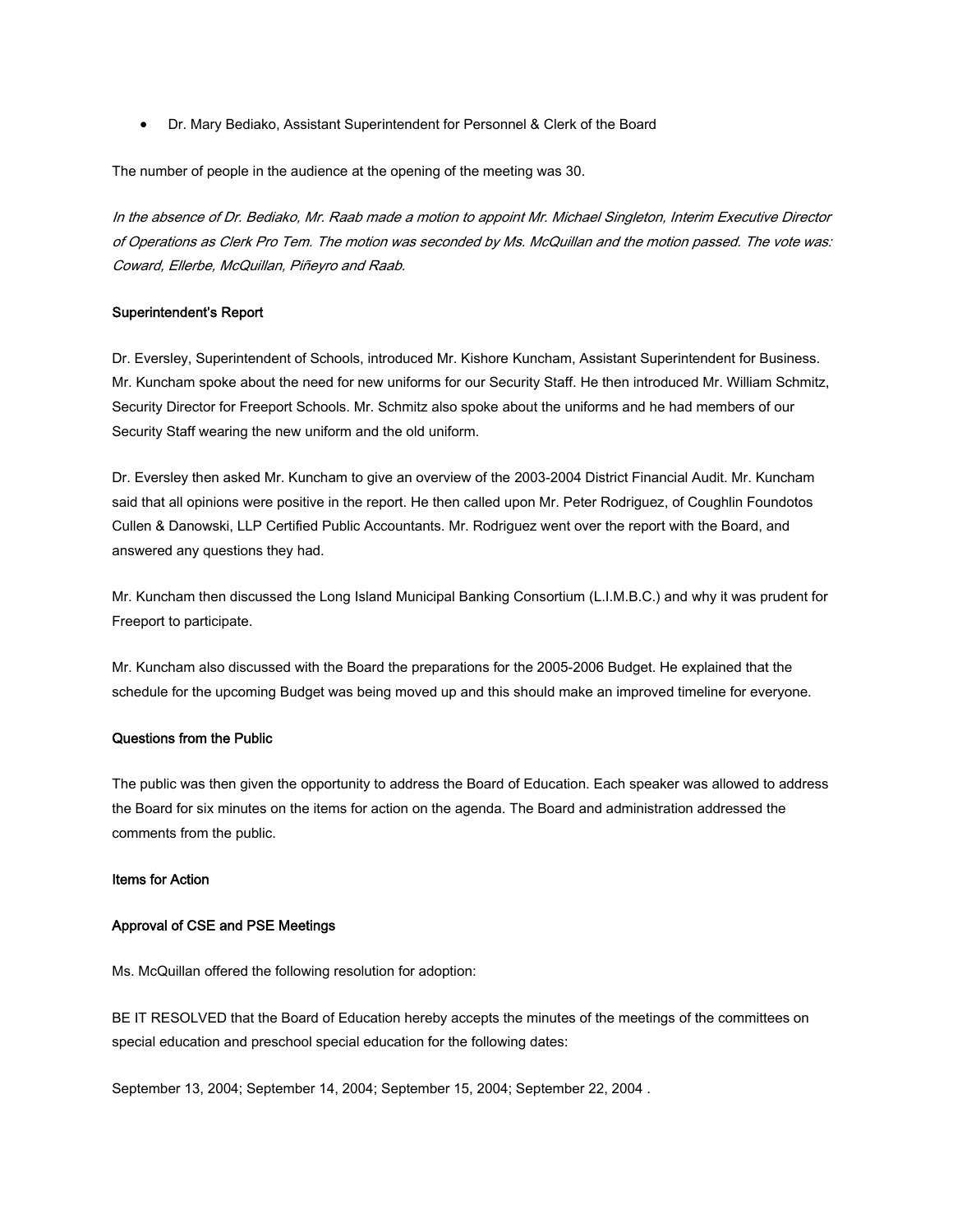The motion was seconded by Mr. Ellerbe and unanimously carried: Coward, Ellerbe, McQuillan, Piñeyro and Raab.

### Acceptance of the Financial Statements

Mr. Ellerbe offered the following resolution for adoption

BE IT RESOLVED by the Board of Education of the Freeport Union Free School District hereby accepts the Financial Statements for the fiscal year 2003/2004 as prepared by our independent auditors.

The motion was seconded by Mr. Ellerbe and unanimously carried: Coward, Ellerbe, McQuillan, Piñeyro and Raab.

#### Resolution to Join the Consortium

Mr. Ellerbe offered the following resolution for adoption

WHEREAS, the New York State Comptroller's Office issued a press release on November 20, 2003, on a report titled "Intermunicipal Consolidation and Cooperation Can Improve Government Efficiency and Effectiveness," and

WHEREAS, the report describes the benefits and challenges of intermunicipal cooperation and consolidation, assesses the current level of collaborative activity around the state, and offers strategies for approaching cooperative ventures; and

WHEREAS, Pursuant to Sections 1709(8)(c) and 1723-a of the Education Law and Sections 10 and 11 of the New York General Municipal Law, school districts are permitted to designate a bank for the deposit of public funds and/or are permitted to temporarily invest money not required for immediate expenditures as provided for therein;

WHEREAS, Article 5-G of the New York General Municipal Law authorizes municipal corporations, defined to include school districts, to participate in municipal cooperative activities;

WHEREAS, the school districts, villages, and libraries have joined together to form a consortium, known as the Long Island Municipal Banking Consortium (L.I.M.B.C.), to bid on banking services with the goal of maximizing interest earnings on their investments; and

WHEREAS, the consortium is recommending the award for banking services on a money market account and general fund checking account to the highest responsible bidder, Commerce Bank, and

WHEREAS, each municipality will maintain its own separate bank accounts with separate bank agreements between each municipality and Commerce Bank, and

WHEREAS, Commerce Bank shall provide banking services in accordance with the terms, conditions, and specifications of the Request for Proposal dated March 15, 2004; and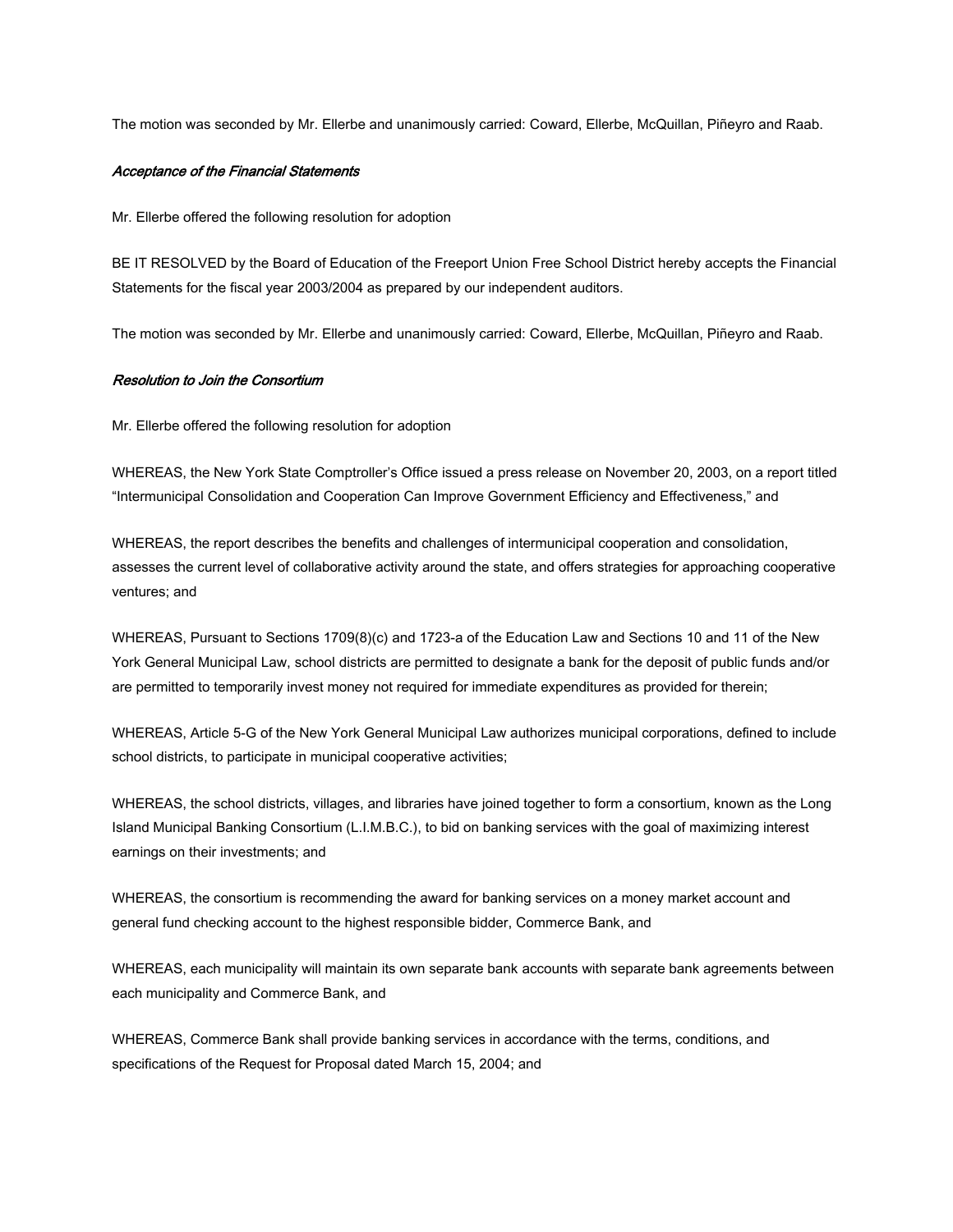WHEREAS, the L.I.M.B.C. will meet quarterly with Commerce Bank to discuss member issues, concerns, rates, etc., in order to better meet the banking needs of all of its members; and

WHEREAS, the Freeport Union Free School District wishes to join the L.I.M.B.C. and may at any time withdraw from the consortium, with no bank or consortium imposed penalty and with no liability.

THEREFORE, be it resolved, that the Board of Education authorizes the participation of the Freeport Union Free School District in the L.I.M.B.C. and authorizes the Freeport Union Free School District to participate in all matters pertaining to the consortium to the extent such participation remains in the best interest of the School District .

The motion was seconded by Mr. Ellerbe and unanimously carried: Coward, Ellerbe, McQuillan, Piñeyro and Raab.

## Acceptance of a Bid for Columbus Avenue School Masonry, Repairing and Partial Roof Replacements

Mr. Ellerbe offered the following resolution for adoption:

BE IT RESOLVED that the Board of Education of the Freeport Union Free School District hereby awards the following bids as listed in the Bid Award Reports and as recommended in the attached bid recommendations, accepting the lowest responsible bid as per bid specifications, and reserving the right to increase or decrease quantities of each item as needed. (attached)

The motion was seconded by Mr. Ellerbe and unanimously carried: Coward, Ellerbe, McQuillan, Piñeyro and Raab.

## Acceptance of a Bid for the John W. Dodd Middle School Roof Removal and Replacement

Mr. Ellerbe offered the following resolution for adoption:

BE IT RESOLVED that the Board of Education of the Freeport Union Free School District hereby awards the following bids as listed in the Bid Award Reports and as recommended in the attached bid recommendations, accepting the lowest responsible bid as per bid specifications, and reserving the right to increase or decrease quantities of each item as needed. (attached)

The motion was seconded by Mr. Ellerbe and unanimously carried: Coward, Ellerbe, McQuillan, Piñeyro and Raab.

## Acceptance of a Bid for the Archer Street School Boilers

Mr. Ellerbe offered the following resolution for adoption:

BE IT RESOLVED that the Board of Education of the Freeport Union Free School District hereby awards the following bids as listed in the Bid Award Reports and as recommended in the attached bid recommendations, accepting the lowest responsible bid as per bid specifications, and reserving the right to increase or decrease quantities of each item as needed. (attached)